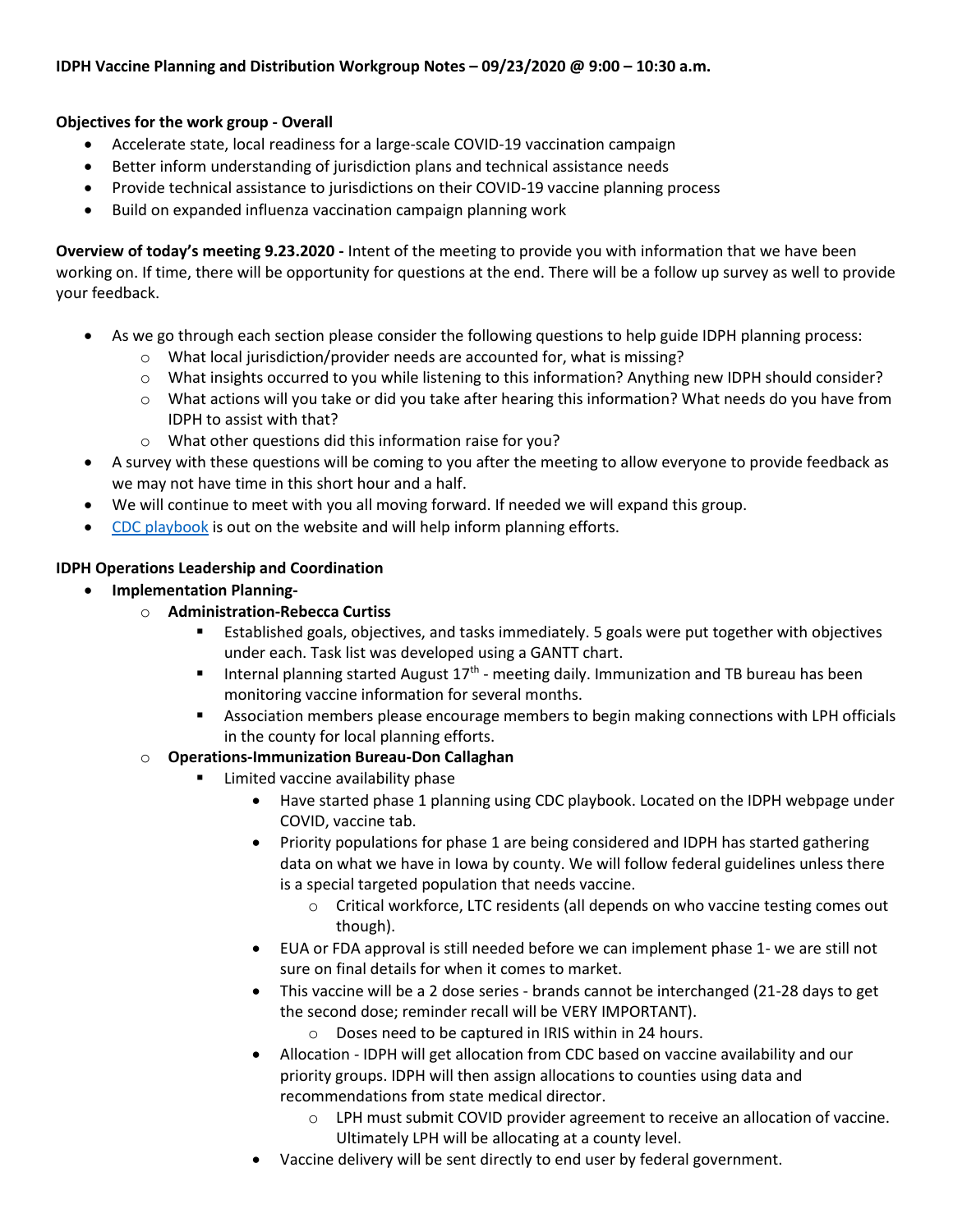- Ancillary supplies will be provided with the shipment. However, PPE is limited.
- Wide scale vaccine availability phase
	- Limited at first, but will probably change rapidly. We will need a variety and many providers at a local level to ensure all populations are reached.
	- Enrollment into IRIS does not guarantee vaccine will be received. Enrollment does not require a provider to participate in COVID vaccinations.
- Enrollment of providers/pharmacies to administer COVID vaccine
	- Redcap survey will be coming out and needs to be shared to ensure vaccine gets to all populations.
	- Twice a week we have to submit data to CDC to show how many providers we have registered to receive and administer COVID vaccine.
- Vaccine Provider Agreements will be included with the redcap survey
- Call Center
	- Call center has been established for healthcare and LPH using the VFC 800 number for COVID vaccine calls.
	- The public should still call 211 for vaccine questions.
	- COVID19vaccine@ idph.iowa.gov has also been set up.
- Vaccine Storage and Handling Plan for unique requirements for ultra-cold (-60 to -80 degrees Celsius) storage and a vaccine that requires freezing at -20 Celsius. Limited storage timelines once refrigerated.
	- Additional vaccine will likely be coming to market that will be more consistent with what we are used to for storage requirements.
- Standing Order for the vaccine will be coming when the vaccine is ready. Need clinical trial information before we can get that out.
	- Will include vaccine admin, and priority populations in the standing order.
- **IRIS Instructions IRIS will be used for documentation of the vaccine.** 
	- IRIS can do reminder recall.

#### o **Preparedness and Response Bureau/Resources-Rebecca Curtiss**

- LPH agencies are important because they have experience through exercises and plans for mass vaccination and pandemics.
- **•** Open and closed POD (points of distribution) planning
	- POD planning worksheet sent to LPH earlier in September to start planning.
	- In phase 1 we need to plan for closed point distribution model provides the vaccine to an entity and that entity provides the vaccine to their employees (e.g. LPH, hospital, clinics, LTC, etc.).
	- Open PODS will be used as vaccine becomes more available (e.g. drive through mass vaccination sites).
- **Vaccine Supplies** 
	- CDC Playbook outlines what will be included with vaccine allocation. Limited amount of masks and face shields are a concern.
	- Limited access to gloves right now.
	- Sharps containers were provided during H1N1, which was great assistance but the disposal of the containers was difficult for locals. The current plan is for locals to use their current contractor to obtain sharps containers now so they are prepared to dispose of the extra sharps.
	- Need to go through county EMA to request resources.
- **Priority group data sets BETS has been calculating preliminary calculations of priority groups** based on what we know now. ACIP will make recommendations then Dr. Pedati will work with her advisory team to make Iowa specific population decisions.
	- LPH has access on the HAN in the document library to current calculations. Reach out to LPH if you would like that data for your county.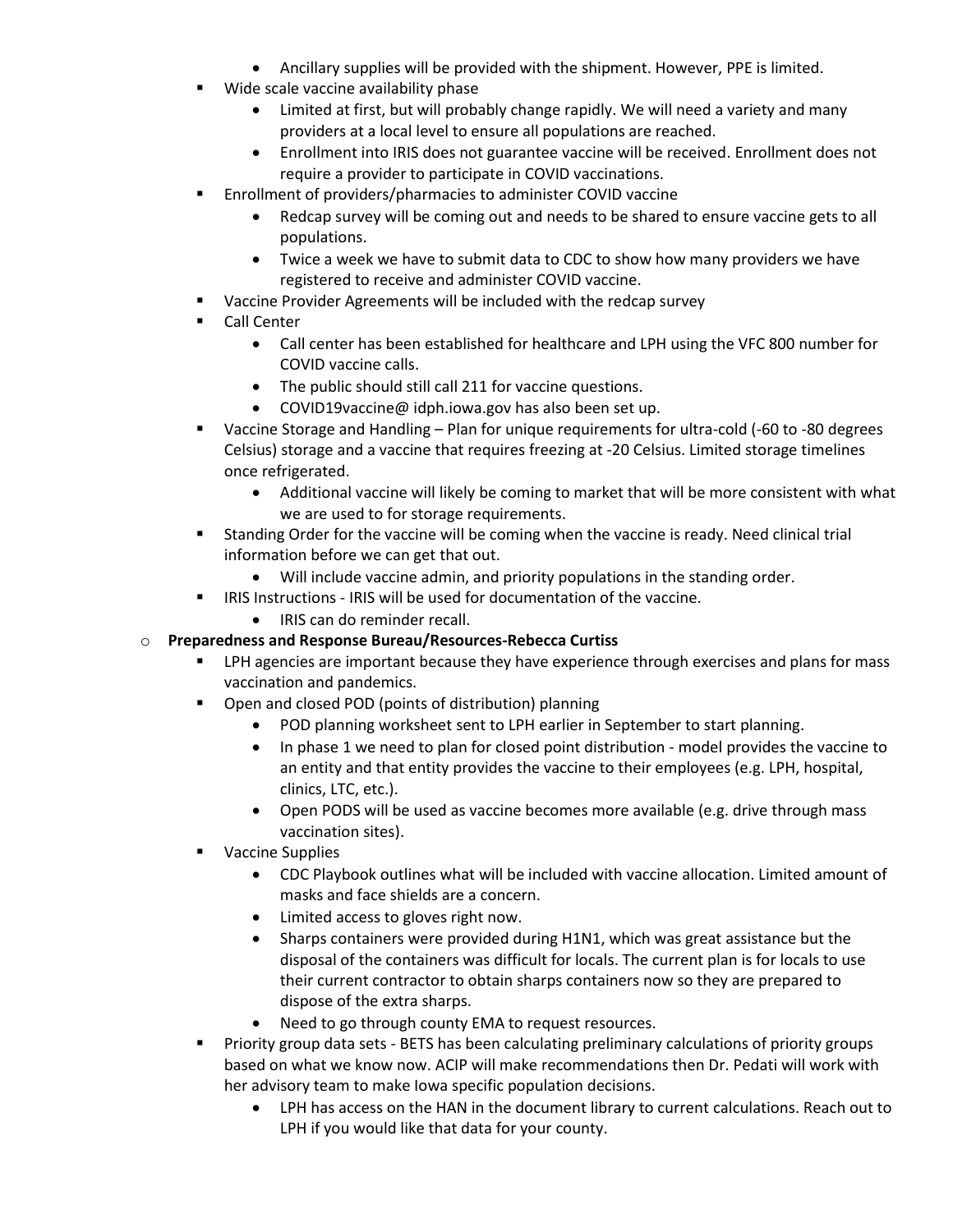- Current spreadsheet of priority populations includes: LTC residents and staff, certified EMS all levels, pharmacists, physicians, physician assistants, nurses, and respiratory therapists by county of residence.
	- $\circ$  Spreadsheet will be updated as we identify other priority populations. Currently reviewing licensed professionals.
	- o Question Have you considered other pops such as our essential food system workers, meat packing workers, Livestock workers?
		- Yes we have begun thinking about them and those will be included on future updates to essential populations as we move forward.
	- o Question where are teachers on the list, how about CNAs and CMAs?
		- Initial planning assumption in playbook for teachers. Included in critical infrastructure work force. We need to pull numbers for these. We will work with Dept. of Ed.
		- CNAs and CMA staff at long term care are included, but since there is not a license body hard to track those numbers down.

### o **Documentation/Plans-Carmily Stone/Don Callaghan**

- Required reporting
	- currently working on draft 2 of the COVID -19 vaccination plan based on the CDC playbook. Due back October  $16<sup>th</sup>$ , CDC will review and provide feedback if we are missing anything. This will help CDC determine if Iowa is ready for a vaccine campaign to start November 1.
	- Also required to meet with CDC weekly and report to CDC twice a week on data elements from vaccine provider agreement.
- CDC Flu finder will be transitioned into COVID vaccine finder.
- **Documentation and Tracking (Gantt chart review)**
- Reviewed goals and objectives/strategies the internal IDPH team is working on to plan for vaccine. Reviewed how the documentation team is keeping the full planning team organized and on target.

#### o **Communications – Ken Sharp**

- Overview of Communications Plan in draft format and being reviewed by department leadership and governor's office.
	- Outlines how we will keep stakeholder and the public informed
	- Information about this external planning group is included in the plan as well.
- **Media-Press Releases; Webpage** 
	- We have been sharing weekly with LPH on a webinar every Tuesday.
		- o Question is that just for LPH or can attendees at this meeting call in? LPH and IDPH specific so we will not be extending that invitation to anyone else. How can we ensure info from that meeting gets out to other stakeholders?
	- FAQs updated weekly for healthcare providers/LPH and public. IDPH will consider distribution methods in addition to HAN to ensure connections are made with health care providers.
	- Vaccine info briefs for healthcare providers, state agency partners, and internal to IDPH.
- Underserved and minority populations (targeted communications)
	- May be more difficult to reach. Relying on LPH to be prepared to reach out to those populations. Need info and guidance from this group to make sure we address this and plan to reach out to these key groups.
- o **Technology and Data – Don Callaghan/Bethany Kintigh or Ken Sharp**
	- **Data is critical. Since we are using IRIS we will have the ability to report data on where the** vaccine has been distributed, % of population who has initiated the series, series completion rate, and other data points are being considered all at county level.
	- Will be using DOMO for data visualization. Working through what this will look like and what data we will share.
- o **Funding-Don Callaghan / Rebecca Curtiss**